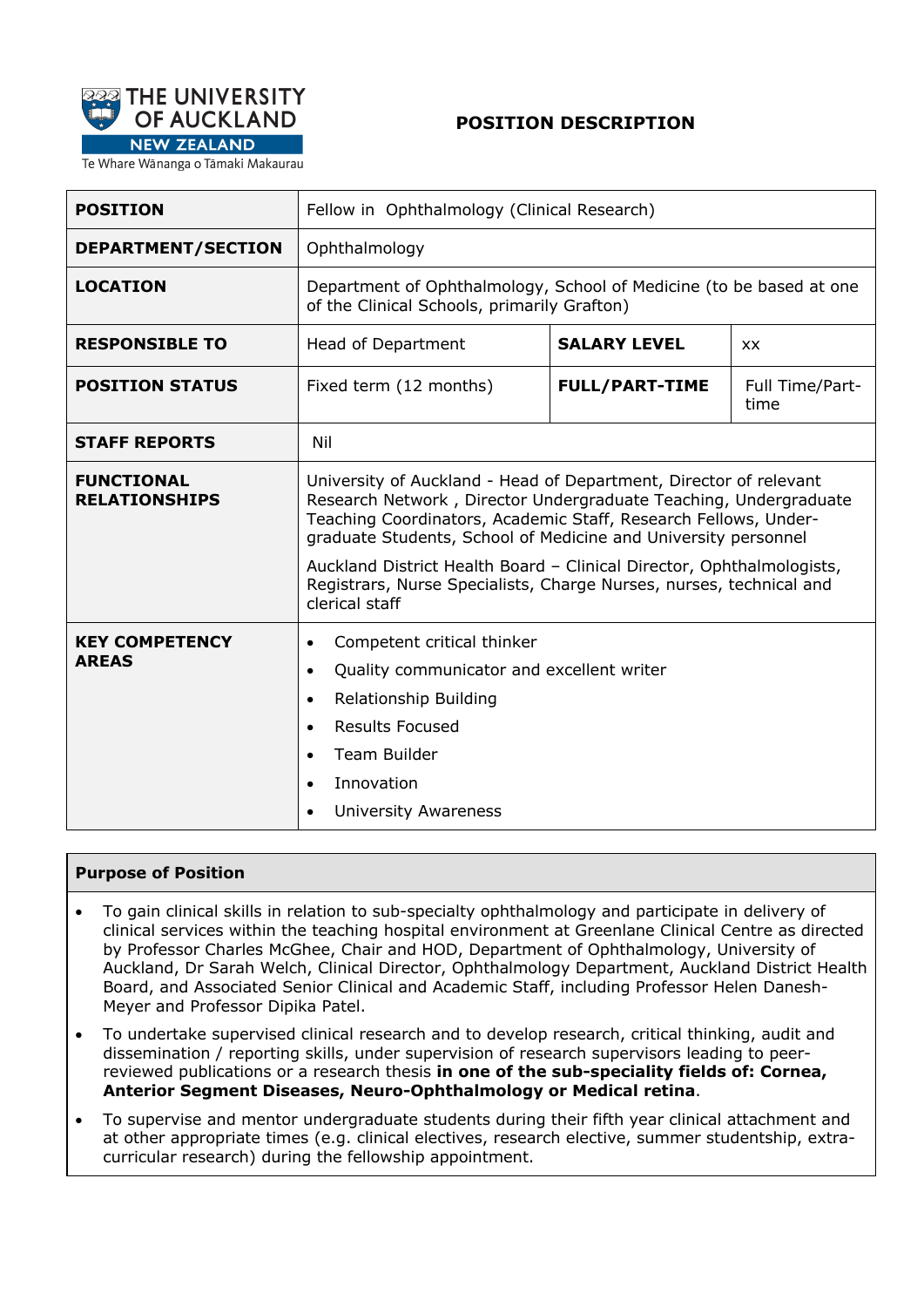## **Key Result Areas**

## **Clinical**

• Undertake clinical duties as assigned in the Ophthalmology Department, Green Lane Clinical centre and with the Academic Team at in the University Department (Grafton Campus) and in Eye Institute, Auckland to the appropriate clinical standard under supervision.

## **Teaching**

• To participate in the supervision and teaching of undergraduate medical and optometry students during their fifth year clinical attachments and at other appropriate times (e.g. clinical electives, research elective, summer studentship, extra-curricular research). This includes lectures, tutorials and teaching in the clinical setting.

#### **Research**

• To undertake supervised clinical research/clinical audit and to develop research, critical thinking and dissemination/reporting skills, under supervision of research supervisor, with the view to a minimum of one conference presentation and one peer-reviewed publication during the term of the appointment (those undertaking a second or third year clinical research attachment may enrol for higher degree by thesis MD/PhD).

#### **Other Expectations and Duties**

- 1. As this is a single year contract in the first instance, you are not expected to actively apply for alternative sources of funding other than for travel to conferences.
- 2. As a member of the Department of Ophthalmology you are expected to support other members and to cover duties where appropriate in clinical and teaching responsibilities.
- 3. Ensure the observance of University policy and codes of practice in teaching, research and administrative practices.
- 4. Other relevant duties as may be required by the Head of Department in support of the Department of Ophthalmology and delivery of its expectations in relation to: undergraduate teaching, collaborative departmental research, provision of clinical services & administration.

| <b>PERSON SPECIFICATION</b>            |                                                                                                                                                                                                                                                                                                                    |  |  |  |
|----------------------------------------|--------------------------------------------------------------------------------------------------------------------------------------------------------------------------------------------------------------------------------------------------------------------------------------------------------------------|--|--|--|
| Qualification/<br>experience           | MBChB or equivalent medical degree<br>$\bullet$<br>Medical registration in New Zealand<br>$\bullet$<br>Completion of PGY1 and PGY2 postgraduate years<br>$\bullet$<br>One year experience of clinical ophthalmology preferred<br>$\bullet$<br>Prior research experience in ophthalmology an advantage<br>$\bullet$ |  |  |  |
| <b>Attributes and</b><br><b>Skills</b> | Excellent written and oral communication skills<br>$\bullet$<br>Self-motivated, industrious and has initiative<br>$\bullet$<br>Experience in teaching undergraduate medical and optometry students<br>$\bullet$<br>Able to multi-task in busy clinical / research / teaching environment<br>$\bullet$              |  |  |  |